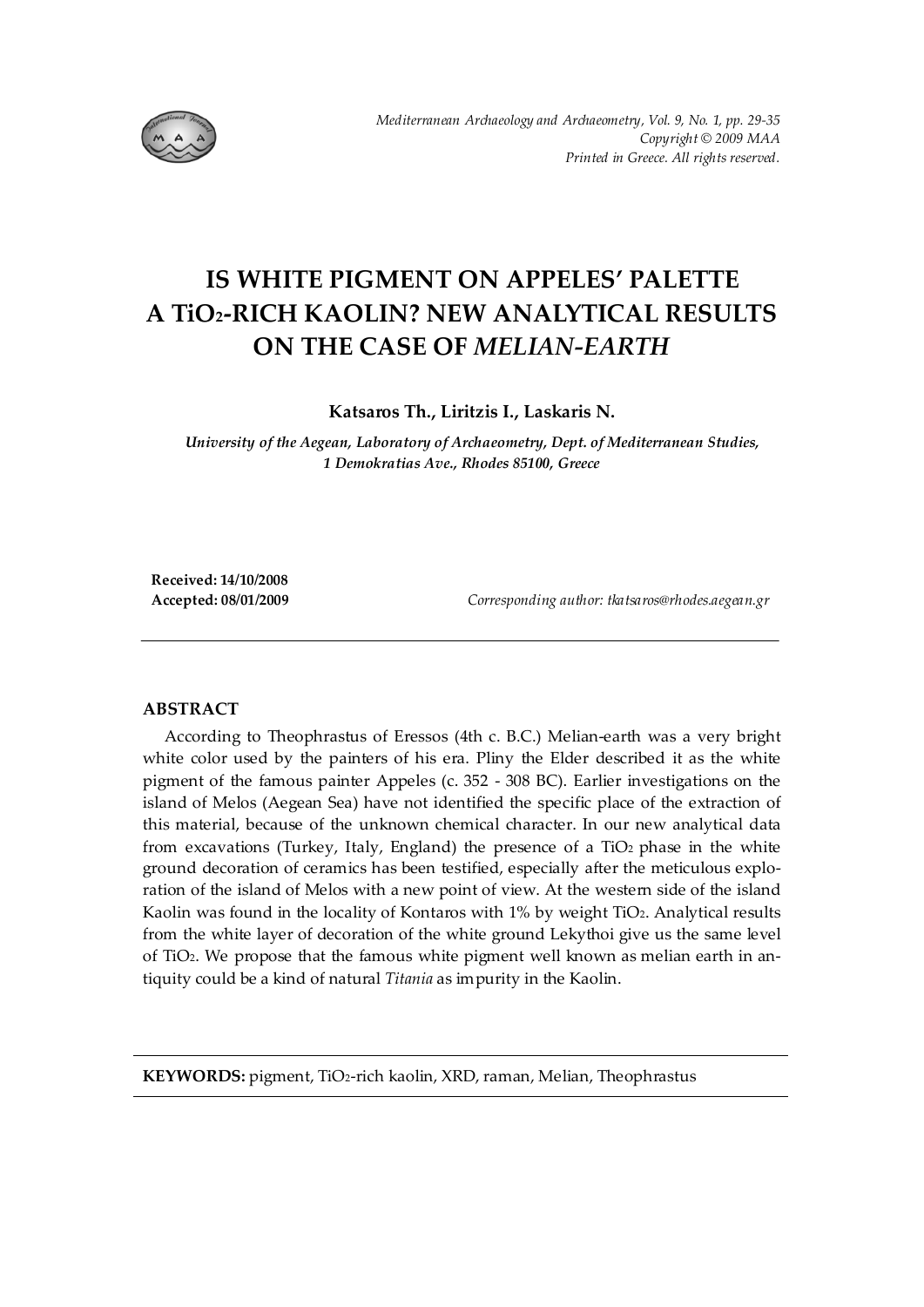## **INTRODUCTION**

The most ancient reference of Melian earth is made by Theophrastus of Eressos who has included it amongst other kinds of white earths in his text "On stones" (c.315 B.C.).

Subsequently, Pliny the Elder  $(1<sup>st</sup>$ c.A.D.) described this material and named it as *melimum*. Kaolin from the island of Melos kept the solution of the problem of the ancient melian earth. But the researches on the case of melian earth which were made until now, did not relate their results with the analytical data from the archaeological excavations. The material of melian earth could be found as something peculiar on an ancient artefact in accordance to our view. After that we have collected the results from many analytical works around the world with common characteristic the presence of  $TiO<sub>2</sub>$  in antiquity. Dioxide of titanium (TiO<sub>2</sub>) according to bibliography is a modern pigment and dated after 1919. But all these new references proofed its presence in antiquity.

#### *Presence of TiO2 from World examples*

The ancient city of Ainos (Enez), in the Northen Coast of the Aegean sea, has been described as one of the most important sites in Turkey. The excavations give us artefacts of  $6<sup>th</sup>$  and  $7<sup>th</sup>$  century B.C. The material was pottery fragments with pigment decoration. Among of these identified the mineral Anatase with micro-Raman spectroscopy (Akyuz et al. 2006). This is very important because this pigment was known as a modern invention of 1919.

In Italy another case arrived from the region of Tarquinia from Cerveteri. It was an Etruscan pottery panel with a depiction of a warrior. On the white ground identified the phase of Anatase (TiO2) in a body of Kaolin. So the bright white pigment was a Kaolin with anatase (Bordignon et al. 2007).

The most impressive find came from England. The finds are ceramic vessels with remains of pigments from a Romano British site near of Northampton. One vessel contains a white pigment which includes anatase. The most remarkable occurrence found in the vessel pigments is the presence of anatase a polymorph with rutile. It was the first time that anatase has been found among the pigments compositions used in the Roman Empire (Edwards et al. 2003).

Another application of white pigment with Anatase came also from England from a Romano British Villa at Easton Maudit dated ca 150 AD. The identification was made by Raman spectroscopy. This again is a unique contribution to current knowledge of ancient European pigment history, because the presence of this mineral has not hitherto been recognised fully in an ancient artist's palette (Edwards et al. 2006).

We have two cases from China, one from a Neolithic site (Yangshao) with painted pottery with anatase decoration which dated 4300-2800 BC (R. Clark et al 2007) and the other from Xishan site which it was for the first time that anatase was used to decorated ancient pottery (Jian Zuo 1999).

Another case comes from the other side of the Atlantic Ocean from the desert of Arizona. On ceramics of the civilization of Anasazi 700-900 AD decorated with anatase and the identification was made with Raman spectroscopy (Jana Striova 2006).

All these have something in common, the use of anatase since the  $5<sup>th</sup>$  millen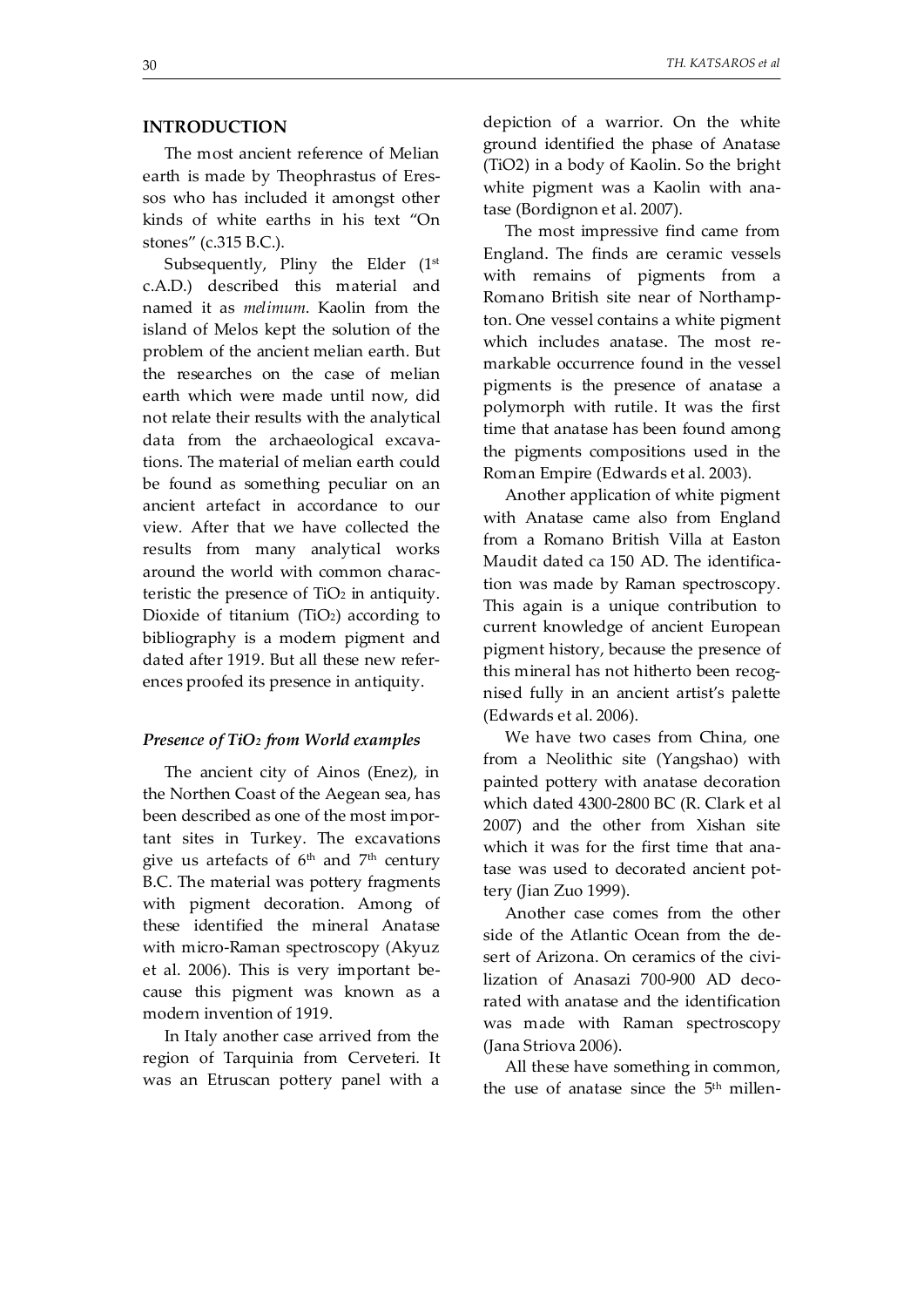nium BC to 900 AD, in many places around the world: form China, Mediterranean coasts of Turkey, Greece, central Italy, Northern Europe, to the new word in the desert of Arizona in United States of America).

#### **ANALYTICAL RESULTS**

We studied the raw material which collected from the island of Melos from different places. We analysed our sample of kaoline from Kondaros with SEM/EDS analysis Table 1, XRD analysis (fig. 2) and Raman spectroscopy (fig. 3). The identification of a phase by using XRD needs 5% the presence of this phase, so we have 1-1.5 % of TiO<sub>2</sub> in our sample

and it is out of this area. But Raman can identify the presence of TiO<sub>2</sub> of this minor level.

**Table 1. SEM/EDS analysis of sample KND-3 from Kondaros of Melos Island. Elements in oxides % by wt. (total error <10% for major elements).** 

| Na <sub>2</sub> O | 0,16   |
|-------------------|--------|
| $Al_2O_3$         | 42,66  |
| SiO <sub>2</sub>  | 54,22  |
| $P_2O_5$          | 0,38   |
| SO <sub>3</sub>   | 0,36   |
| Cl <sub>2</sub> O | 0,53   |
| K <sub>2</sub> O  | 0,17   |
| TiO <sub>2</sub>  | 1,52   |
| Total             | 100.00 |



**Fig.1: SEM spectra of samples KND-3 from the locality Kontaros at the western side of the island of Melos (Aegean Sea).** 

The sample from the site of Kondaros (KND-3) appears the characteristic peaks of Anatase at 243, 448, 609 cm-1. We have in comparison the spectra of pure

Anatase which measured (fig. 4) with the same conditions with peaks at 242, 444, 608 cm-1.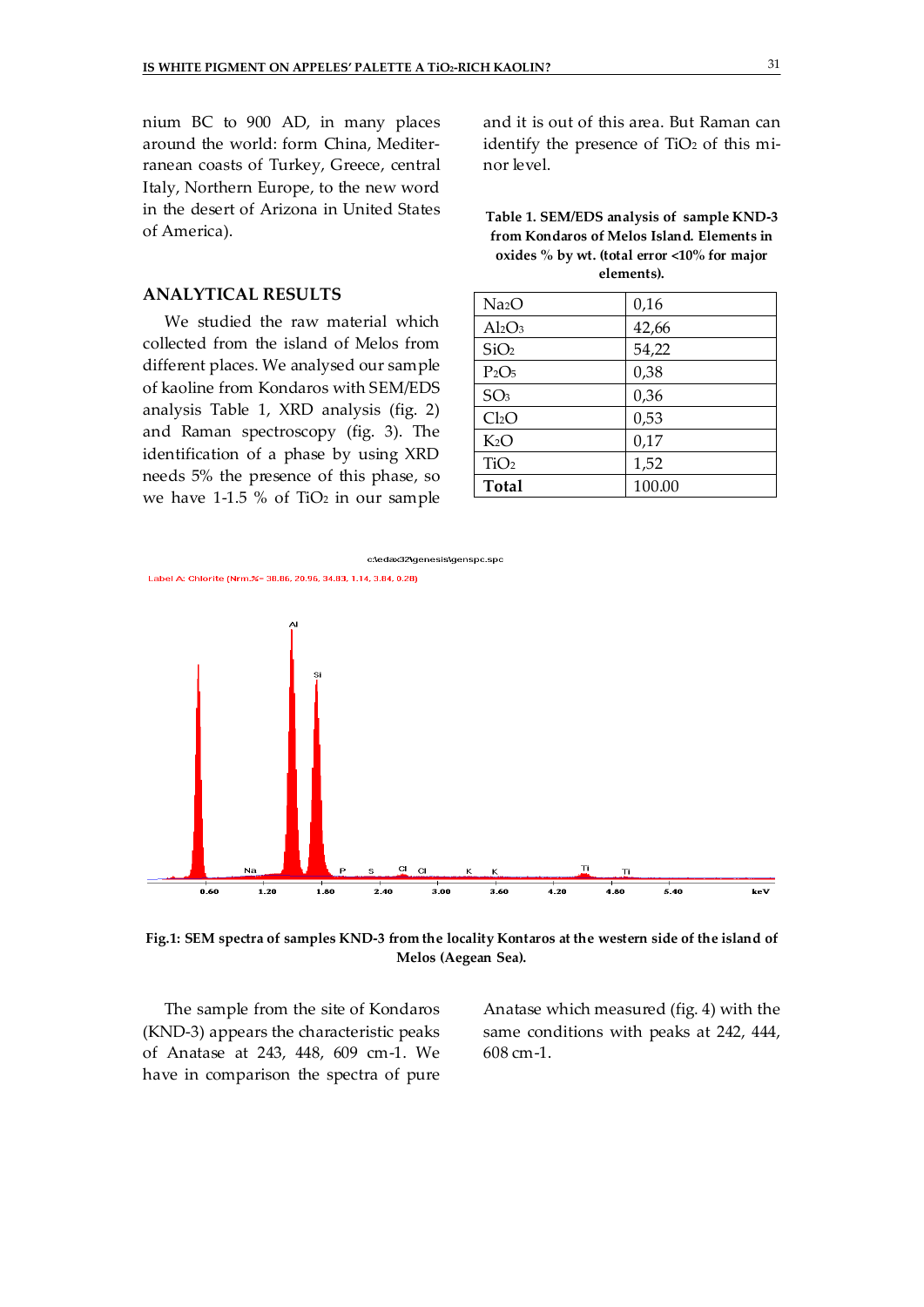

**Fig.2: X-ray diffraction spectra of the sample KND-3. (K) Kaoline (12-0447 Kaolinite 1T (Aluminum Silicate Hydroxide) Al2Si2O5(OH)4) and (N) Nacrite (29-1488 Nacrite-1Md (Aluminum Silicate Hydroxide: Al2Si2O5(OH)4)** 



Raman spectra KND-3

**Fig.3: Raman spectra of the sample KND-3 with the peaks at 243, 448, 609 cm-1.**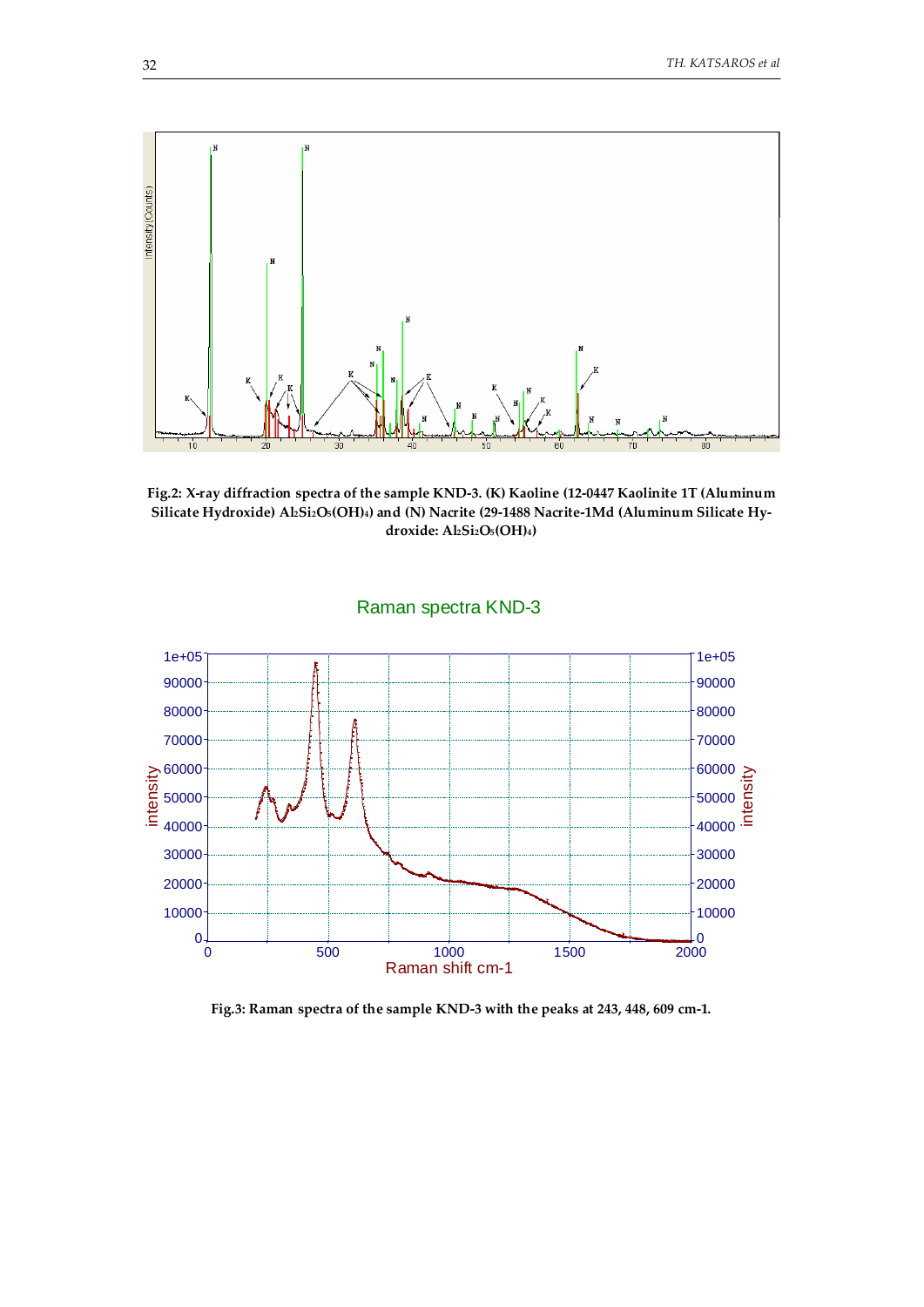

#### RAMAN spectra of ANATASE

**Fig.4 Raman spectra of pure Anatase (Kremer) with characteristic peaks of Anatase at 243, 444, 608 cm-1** 

### **CONCLUSIONS**

The white of  $TiO<sub>2</sub>$  is a well known modern colorant since 1919. Since 2000 new finds from archaeological excavations around the world give us the opportunity to ask about the date of use of this material. The most significant find, came from England and was a clay pot (2nd cen. A.D.) which contains anatase with hematite too. The mineral anatase and rutile are two forms of  $TiO<sub>2</sub>$  and is something which is related to kaolin deposits. The level of TiO<sub>2</sub> in kaolin which used as white pigment from analyses around the world concentrated to 1% by weight. The presence of anatase as pigment in antiquity is proofed and the use of this material as dating element of artefacts is uncertain. The analytical results from white ground lekythoi for TiO2 are around the level of 1%. This is agreed with the impurity of TiO<sub>2</sub> from the other places (Turkey, England, and Italy) and responded for the high whiteness of the specific pigment. The ancient writers and first of all Theophrastus mentioned the white earth from the Island of Melos as a white material very well for pigment. After him Pliny the Elder referred that the famous painter Apelles used the white material from Melos as his white pigment. On the Island of Melos the level of TiO2 is higher in the west side and specially at Kontaros site, near of the cape Aspros Kavos. The meaning of the name of this cape related to the white color, because it means White Cape. We propose that the locality of Kontaros could be the place of extraction of the white pigment from melos in antiquity because in agreement with the chemical profile of the white ground Lekythoi.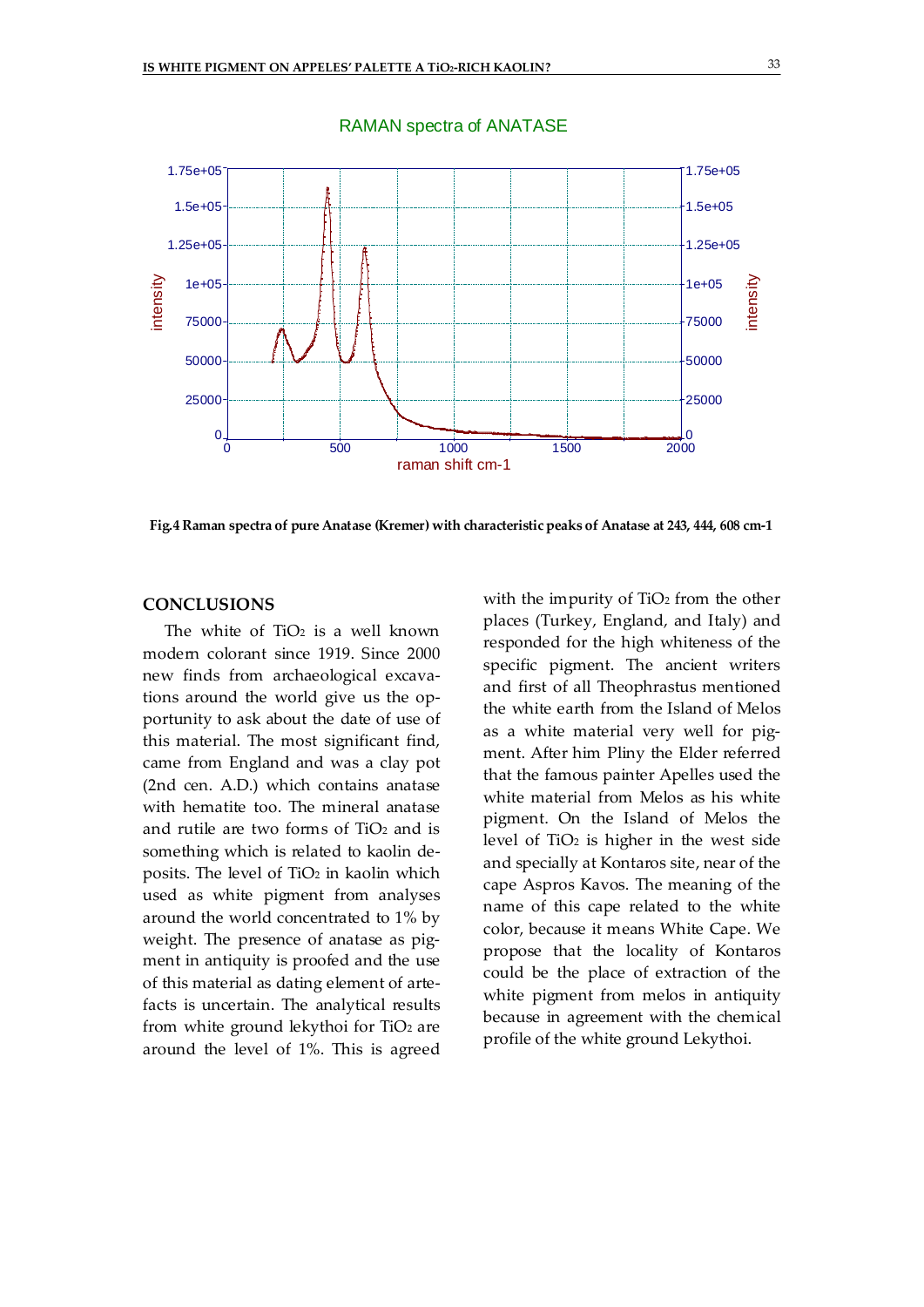#### **ACKNOWLEDGMENTS**

This paper is part of the 03ED/141 research project, implemented within the framework of the "Reinforcement Programme of Human Research Manpower" (PENED) and co-financed by National and Community Funds (25% from the Greek Ministry of Development-General Secretariat of Research and Technology and 75% from E.U.- European Social Fund). The authors would like express their acknowledgments to his Eminence Archbishop Damianos of Mountain Sinai monastery and Raitho (Egypt) for his co-finance in this project. We thank Dr. Bassiakos for his assistance in the SEM/EDS analysis in the National Center for Scientific Research "Dimokritos".

#### **REFERENCES**

- Akyuz, S., Akyuz, T., Basaran, S., Bolcal, C., Gulec, A., (2007) FT-IR and micro-Raman spectroscopic study of decorated potteries from VI and VII century BC, excavated in ancient Ainos-Turkey, *Journal of Molecular Structure* 834-836, 150-153.
- Bordignon, F., Postorino, P., Dore, P., (2007) In search of Etruscan colours-A spectroscopic study of a painted terracotta Slab from Ceri. *Archaeometry* 49,1, 87-100.
- Boreadis, G. (1953) On the sediments of kaolin at the site of Kontaros (Melos Isl.) Greek Geological Society, vol.1, 157-180, (in Greek).
- Brown, L.K., Clark H.J.R., (2002) Analysis of pigmentary materials on Vinland map and tartar relation by Raman microscopy, *Analytical Chemistry* 74, 3658-3661.
- Caley Richards (1956) Theophrastus on stones, Ohio Univ. Press.
- Clark, R.H., Wang, Q., Correia, A., (2007) Can the Raman spectrum of anatase in artwork and archaeology be used for dating purposes? Identification by Raman microscopy of anatase in decorative coatings on Neolithic (Yangshao) pottery from Henan, China, Journal of archaeological Science 34, 1787-1793.
- Edwards, H.G., Hassan N.F., Middleton, P.S., (2006) Anatase-a pigment in ancient arwork or a modern usurper? *Anal. Bioanal Chem.* 348(6), 1356-1365.
- Edwards, H.G.M., Middleton P.S., Jorge Villar, S.E., et al., (2003) Romano-British wallpaintigs II: Raman spectroscopic analysis of two villa sites at Nether Heyford, Northants. *Analytica Chem. Acta* 484, 211-221.
- Edwards, H.G.M., Oliveira, L.F.C., Middleton, P., et al. (2002) Romano-British wallpainting fragments: a spectroscopic analysis. The Analyst 127, 277-281.
- Laver, M. (1997) Titanium dioxide whites, Artist' pigments-A handbook of their history and characteristics, Vol. 3 (ed. Fitzhugh El.) National Gallery of Art, Washington, Oxford Univ. press., 295-355.
- Photos-Jones E., Hall A.J., and Atkinson J.A. (1998) *The industrial minerals of Melos in Antiquity: Alunite and Sulphur*. The Silber and Barytes Mining Company: Athens. Public information on pamphlet published in Greek and English.
- Photos-Jones E., J.A. Atkinson, A. J. Hall, A. Cottier and G. Sanders (1999) The Aghia Kyriaki, Melos period in the Aegean, *Annual of the British School at Athens*, 94, 377-413.

Pliny the Elder *Historia Naturalis* Book 35